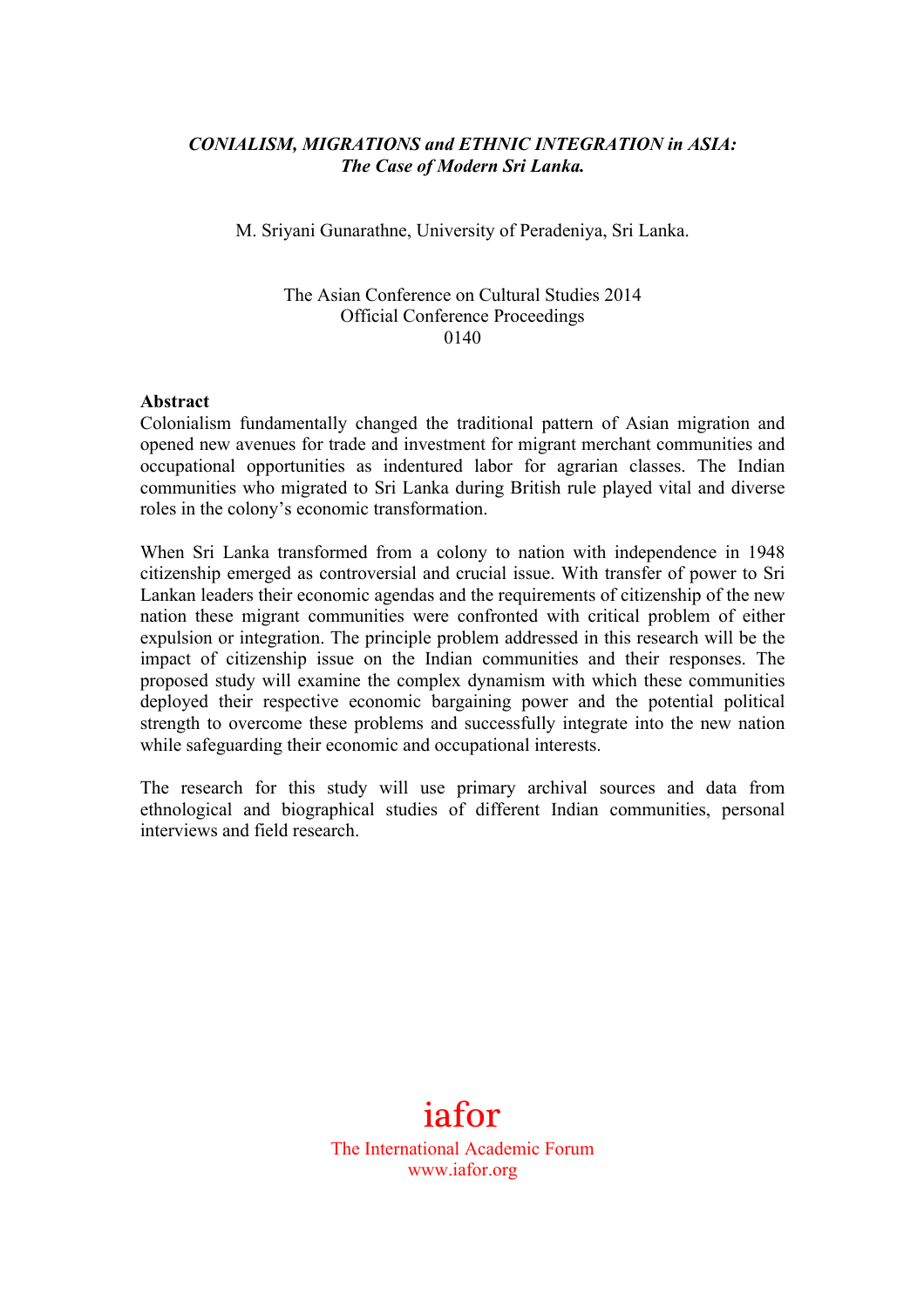Migration of people from one area to another is an innate phenomenon in the history of Asia. In the diverse Asian migration patterns from pre-colonial times, movements of trading communities provide a fascinating aspect to the history of the region. They not only exerted a crucial impact on the economic life by creating markets for many surplus products of host societies but also by providing channels for capital circulation in the region. Besides, they functioned as agents of cultural diffusion and interaction within the region, eventually contributing to the ethnic diversity of new nations.

This paper focuses on the period of European imperialist expansion from the sixteenth century that created new conditions changing the pattern and degree of migrations in Asia. The Europeans opened many economies for colonial exploitation and created new avenues and opportunities for migrant communities, particularly to those of Indian and Chinese origin. Various Indian business communities in large numbers were attracted by favorable environment created by colonial expansion and expanded their economic operations and their trading networks. Deviating from their precolonial role these communities assumed essential intermediary functions in various economies created by the European capital networks in Asia. At the same time colonial economic ventures created an increasing demand for labour resulting in Indian indentured labour migration in different parts of Asia. The emigration of indentured labor started during the mid eighteenth century and continued up to the mid twentieth century with direct involvement of colonial governments. Both these streams of migration played a critical role in the transformation of economies in Asia and in different ways became essential elements of each colonial economy. At the time these colonies gained independence and in the context of creating their nationstates these migrant populations became politically and economically vulnerable.

In multi-ethnic colonial societies decolonization and state building processes were often accompanied by intensifying ethnic conflict where the dominant majority elites tend to use political power to promote their interests. In their perception of the new nation those not permanently domiciled were not only considered outsiders but their roles in the economy were seen as harmful to the progress of the nation. The most convenient strategy of removing these outsiders from their former positions was to deny them citizenship in the new state.<sup>i</sup> Many Asian colonial societies like Burma and Sri Lanka were faced with this problem articulating their post-independence nationstate formation.

With its ethnic diversity the Sri Lankan Political leaders were confronted with the problem of ethnic integration and citizenship at the time of independence in 1948. Under colonial domination specially in the first half of the  $20<sup>th</sup>$  century there was a rapid strengthening of ethnic consciousness and identity. In the 1920s, Sinhalese identified themselves as the major historical majority and the Ceylon Tamils and Muslims as minorities. Apart from this, number of immigrant ethnic groups of both European and Asian origin were alien communities in the society. Indians formed the vast majority of these immigrants both in number and diversity.<sup>ii</sup> The notion of differentiation between the indigenous and the immigrant aliens assumed a new importance in the context of competition for political power in confronting colonial dominance.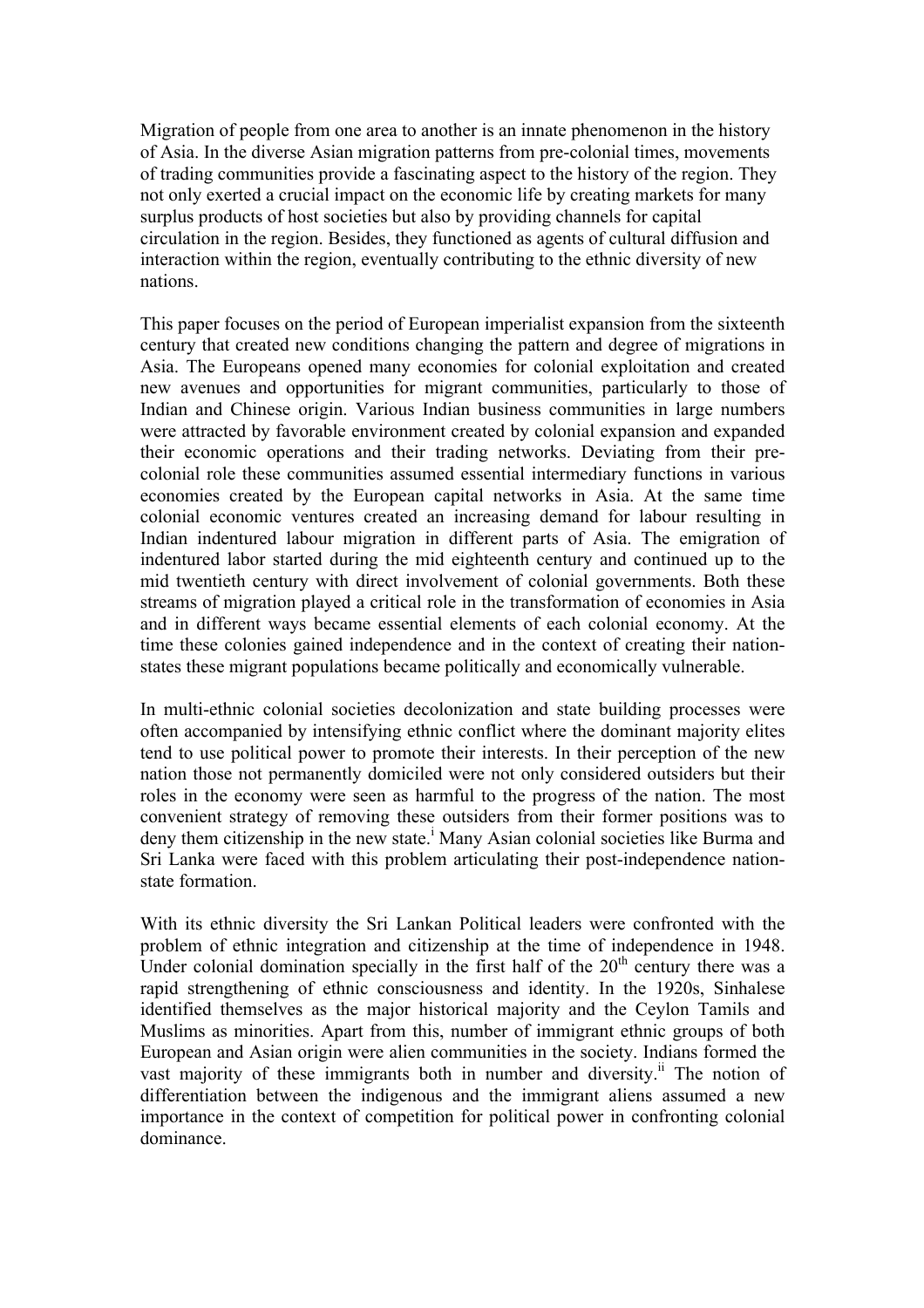At the end of the colonial period as it was in many other Asian colonies political power was progressively transferred to indigenous classes that emerged in association with colonialism. In the 1930s Sri Lankan leaders were given semi-autonomous powers under the Donoughmore Constitution and in 1948 Sri Lanka became a fully independent state. As the British gradually transferred power to the leaders of the dominant majority group they utilized their political strength and existing democratic institutions in order to control the immigrant communities which were already under threat from indigenous economic competition. As far as the Indian merchant communities were concerned their stranglehold over a large part of the economy was sufficiently stable so as to withstand indigenous competition. Therefore, the Sri Lankan political leaders had to resort to the use of institutions of power to control the operations of these merchant communities.<sup>iii</sup>

The economic thinking in their agenda for an independent nation was clearly autarchic which invariably involved removal of migrant communities, both labour and commercial. Therefore, in the national economic ideologies of these leaders the main objective was to control Indians influence in the economy as an urgent need in transforming the Sri Lankan colonial economy to a national economy. At the same time they considered the virtual monopolies held by Indians in many trading areas as an obstacle to the development of agriculture and industries in the country. In every possible way they tried to undermine Indian businesses in order to reduce their influence in the economy.<sup>1V</sup>

The influence of the Indian immigrant communities both in the sphere of labour and commerce in the Sri Lankan economy was wide and deep. Specially the function of trading communities had a long history of centuries in the pre-colonial economy in Sri Lanka. Immigrant indentured labour and various business communities of Indian origin played a leading role in making the colonial economy of Sri Lanka practicable. These groups played economic roles that the indigenous people were either reluctant or incapable of playing. Their functions were essential for the developments and survival of the colonial economy. Therefore, they were able to gain favoured treatment from the colonial state and strengthen their relative positions in the host society.<sup>v</sup>

Pre-colonial economy of Sri Lanka gradually transformed in to a plantation economy with the introduction of commercial agriculture with coffee, tea and rubber by the British since the 1830s. With this transformation the economy started to depend heavily on import and export trade and the world market. Colonial state directly involved itself in facilitating the plantation sector by creating the foundation for foreign capital investment. At the same time the pre-colonial and mercantilist restriction were gradually removed. The administrative and institutional apparatus of the colonial state intervened by creating a land market procuring immigrant labour and by providing roads and railways.<sup>vi</sup>

Since indigenous peasantry refused to provide the essential services and resident labour force as these offered no economic incentives, immigrant Indians became the main source of labour for the plantations from the mid of the  $19<sup>th</sup>$  century. Thus indentured Indian labour became the essential element in the Sri Lankan plantation economy.<sup>vii</sup>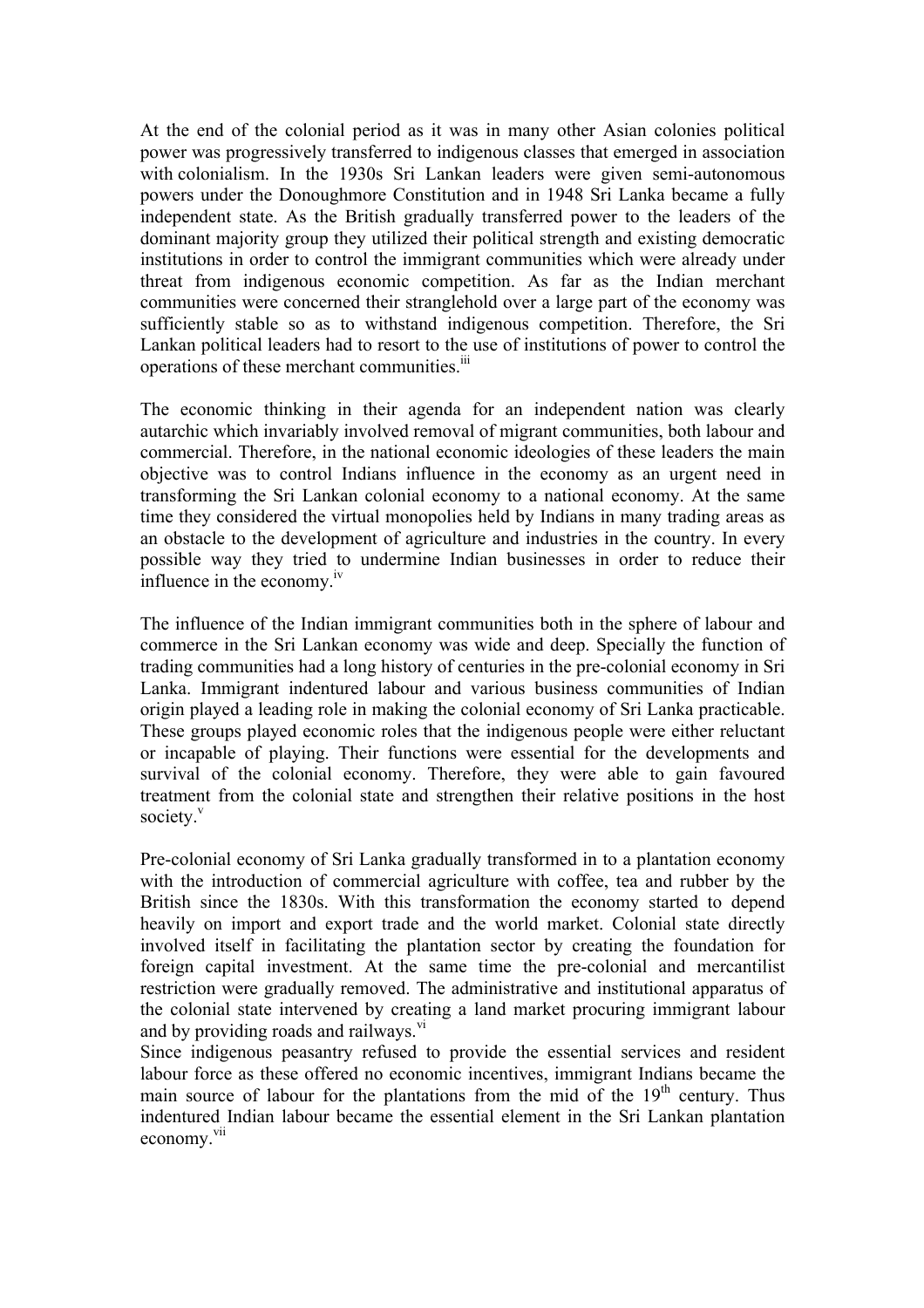In the late 1880s tea industry replaced coffee and became the major commercial crop. In the first decades of the  $20<sup>th</sup>$  century with the war time demands rubber plantations increased rapidly absorbing a considerable number of immigrant labour. Then the numbers of Indian immigrations swelled annually with the rapidly increasing demands in the plantation sector. Out of 2,289,006 total immigrants in Sri Lanka 1,063, 258 were Indian estate workers for the ten years period of 1921-1930. The total resident estate population of Indian labourers was estimated to be about 740,000 at the end of the  $1929$ <sup>viii</sup>

Later these migrant labourers were attracted to various low-wage job opportunities of urban centres like Colombo and other developing towns which were the main supply and service centres of plantations. They were also gradually absorbed in large numbers to Government departments such as Public works, Railways, Harbour Works etc. and others, to local bodies and various private commercial firms for essential services. Apart of these there were a large number of immigrant Indian labourers employed as domestic servants.<sup>ix</sup>

In the second half of the  $19<sup>th</sup>$  century European planters became a strong pressure group on the colonial state. They influenced the policies of colonial states to ensure an uninterrupted supply of cheap indentured labour.<sup>x</sup> While positively involved in maintaining continuous supply of labour the colonial state was committed to their welfare through various regulations.<sup>xi</sup> Under Ordinance No.11 of 1865 and Ordinance No. 9 and 10 of 1912 the state provided for free medical facilities at the government hospitals and dispensaries and under Ordinance No. 34 of 1935 it offered a free supply of rice for plantation labourers.<sup>xii</sup>

The second important component of Indian migrants in the colonial era was the various business communities who were already very active in their trading networks all over the Asia. Since some of these communities had a long term connection with the Sri Lankan economy from the pre-colonial era number of new opportunities for trade and investment attracted them in large numbers. The greater involvement of the Indians in the new economic ventures was evident in their vigorous participation in different aspects of the economy as well as in their greater numerical presence. However, this plantation economy developed alongside with the pre-colonial agrarian economy of Sri Lanka where Indian business activities continued to be dominant. These Indian communities integrated the Sri Lankan economy into the circuits of colonial European capital. At the same time, they successfully adjusted to the emerging colonial economy, transforming themselves from their pre-British economic roles. In this process they came to play dynamic roles, both collaborative as well as competitive between colonial investors and indigenous entrepreneurs. In fact they came to perform essential intermediary roles in the colonial economy.<sup>xiii</sup>

In this process specially Chettiars and Muslims of Indian origin came to play diverse roles. They supplied capital requirements of the rural economy stimulated and aggravated by new economic developments and opened the rural areas to the expanding market through their small shops and boutiques and at the same time carried back village produce to the outside market. $\frac{x}{y}$ 

The expansion of the plantation economy created new opportunities for capital investment for these Indian communities and their role acquired a new significance.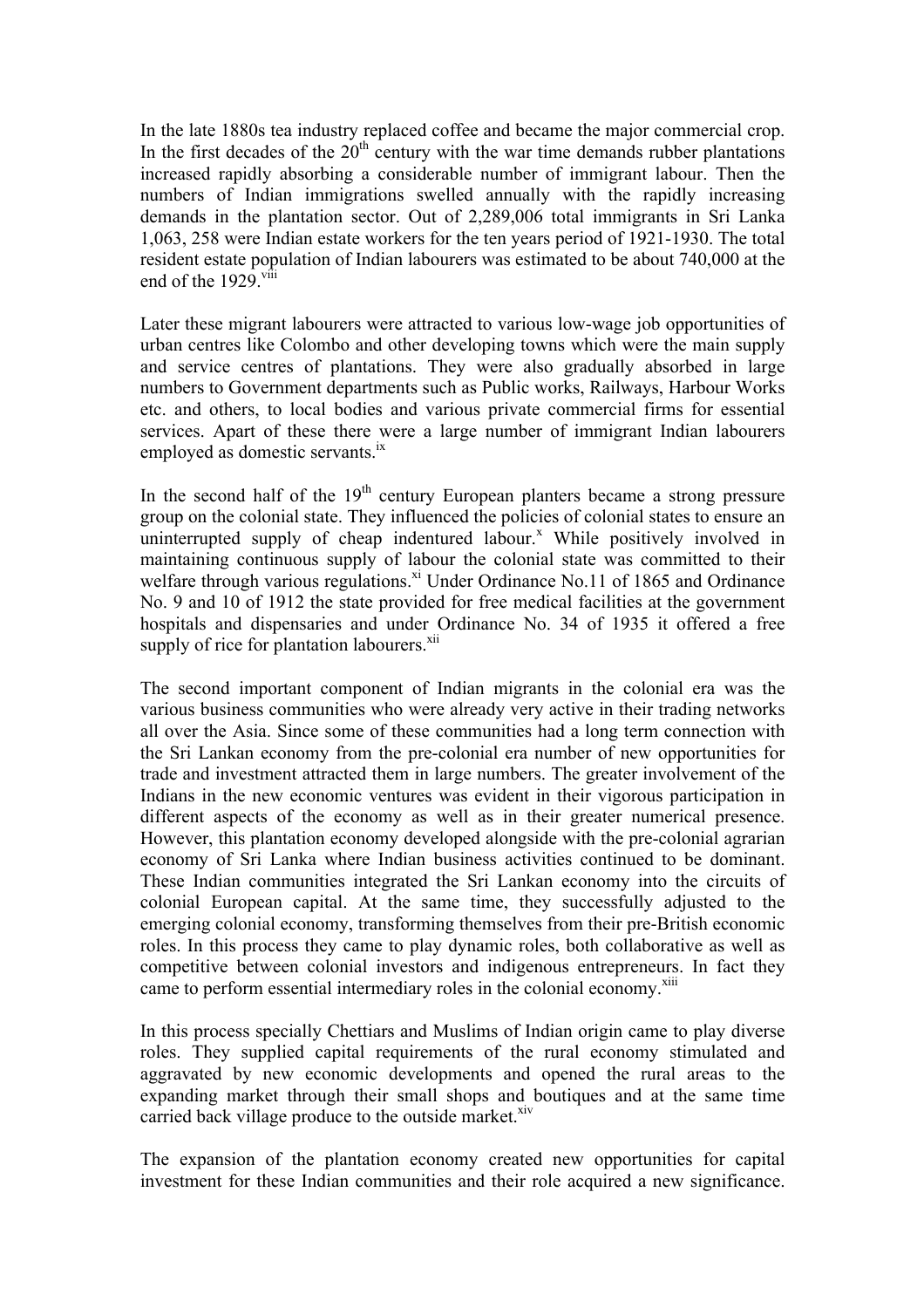They came to engage extensively in the export-import trading activities and in small scale industrial ventures exploiting each and every profitable avenue. They became main suppliers particularly of rice, cloth and other food items which were basic consumer needs of the expanding Indian labour population in the plantations. They were able to maintain a virtual monopoly in these areas using their vast trading networks all over the Asia and to marginalize European competitors.<sup>xv</sup>

Money lending became a significant aspect of the role of Indian merchant communities, particularly Chettiars and Muslims. As the European merchant banks refused to lend capital directly to indigenous entrepreneurs Chettiras readily stepped in as the principal money lenders to this class and also played an intermediary role between the merchant banks and the Sri Lankan borrowers. Beside, the Chettiras along with the Muslims became the principal moneylenders to both the rural peasantry and the urban and plantation workers. As moneylenders they invariably get involved in mortgages and foreclosures of all types of property of the indigenous population.<sup>xvi</sup>

Two related developments in the Sri Lankan society at the end of the  $19<sup>th</sup>$  century made these Indian merchant communities vulnerable groups. On the one hand emergence of an indigenous merchant class created intense rivalry between the two groups. On the other increasing economic difficulties of both the peasantry and working classes, particularly in view of tax burdens and rising prices of essential items of food and the increasing need for credit made these Indian communities extremely unpopular. In this background the popular nationalist ideology portrayed these Indian communities as exploiters and the source of all evil of the indigenous Sri Lankan society.<sup>xvii</sup>

Simultaneously there was an increasing opposition to the Indian labourers both plantation and urban. Peasantry of the central highlands largely exposed to plantation agriculture was confronted with serious economic distress. Villages in these areas surrounded by plantations were suffering from scarcity of land necessary for natural expansion in keeping with population increase. With the money economy penetrating in to these villages and the strict implementation of the grain tax by the colonial state peasants were forced in to indebtedness and eviction from their lands. All this aggravated the exploitative role of Indian moneylenders, particularly Chettiars and Muslims. Villagers' predicament was made worse since they were prevented from entering the plantations as workers due to the presence of Indian labourers.<sup>xviii</sup> Even in urban areas specially in Colombo increasing job opportunities were filled by the continuous inflow of cheaper Indian labour.

In this situation the Sinhalese press constantly highlighted a hostile image of both the Indian merchants and immigrant labour.<sup>xix</sup> The indigenous capitalists utilized every possible channel to raise their voice against the Indians. Issues relating to the economic role of Indians were also raised by indigenous political leaders in the Legislative Council and in their various political bodies. One of their major arguments was the 'harmful' impact of Indians on economy and society.

They raised two issues for the consideration of the colonial state in the first three decades of the  $20<sup>th</sup>$  century; that the Indian exercised a monopoly control over the rice market and that the Indian labour migration continued uninterruptedly, both harmful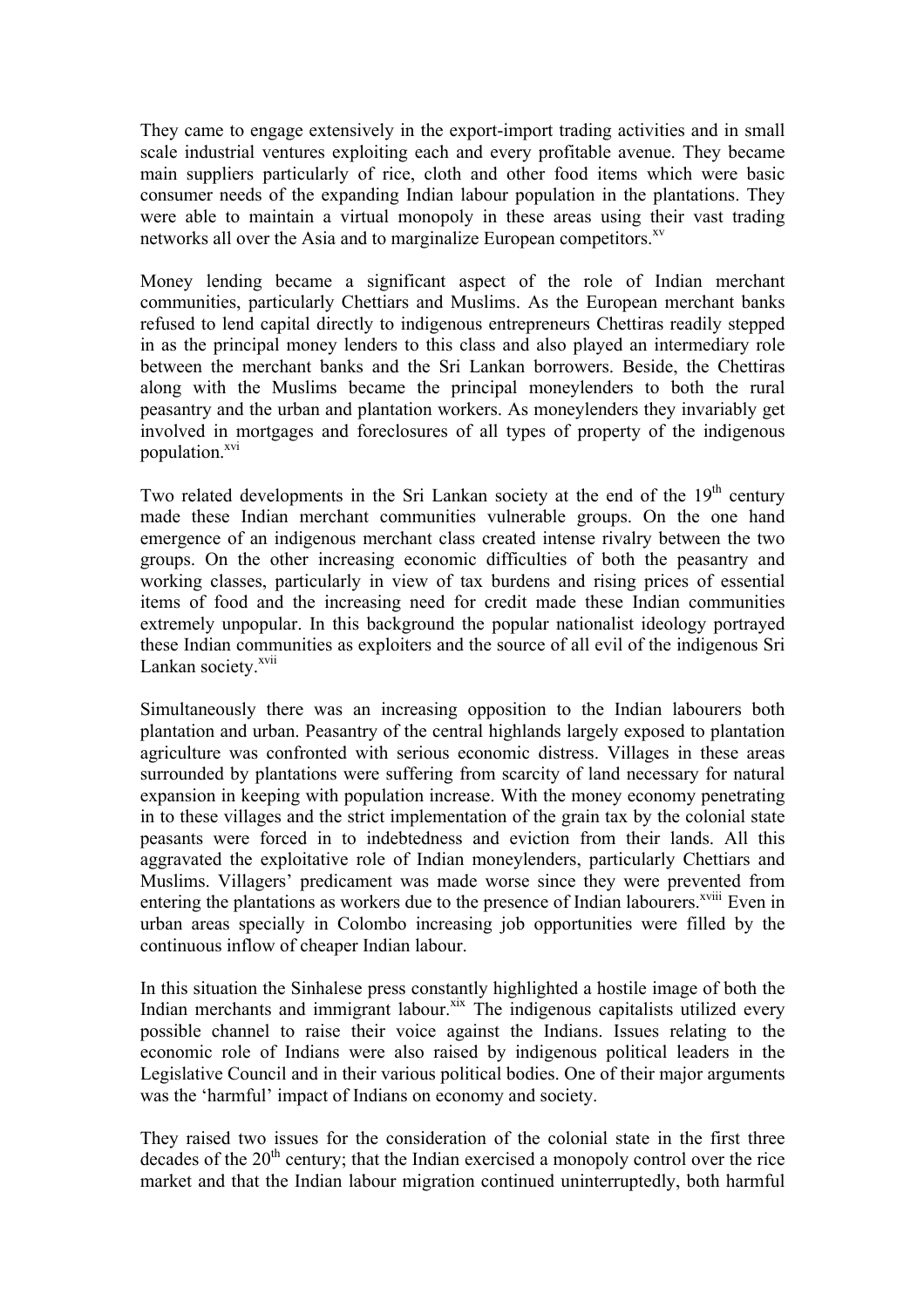to the welfare of the indigenous population. They argued that the Indian control of the rice trade was particularly harmful as they had direct connections with producing areas and were able to manipulate prices as it was adequately illustrated during the First World War. The shortage of transportation from the rice growing areas of South East Asia and India was exploited by the Indians to make large profit creating artificial scarcity and hoarding stocks with the object of raising prices. This situation severely affected the Sri Lankan society largely dependent on imported rice.

Sri Lankan members of the Legislative Council urged the colonial state to intervene to prevent this situation put it had no such intention of interfering with the Indian businesses. When the local entrepreneurs attempted with the support of the colonial state to take the Indian rice trade in to their hands the Indian merchants were able to frustrate it.<sup>xx</sup>

At the same time the agitation against the Indian labour employment was strengthening. The indigenous representatives of the Legislative Council raised the problem of Indian migrant labour from the 1920s and the potential political and economic dangers if these workers were enfranchised. Fears that they would swamp the Sinhalese vote in the hill country districts were openly expressed. They criticized the policy of the colonial state on the heavy expenditure on Indian labour recruitment and expressed their fear of large scale inflow of Indian labourers would amount to deprivation of opportunities for the indigenous workers. They urged the need for immediate control Indian immigration.<sup>xxi</sup>

The second point they raised was that these immigrants did not have a permanent or an 'abiding' interest in the country. Indians were considered as a floating population and described as mere *"birds of passage".* The argument was that these labourers did not come to Sri Lanka to settle down permanently but only to earn a living. In that sense they were transient aliens and an economic 'drain' and transfer whatever savings to their relatives in India.<sup>xxii</sup>

This issue burst out in to prominence with the Economic Depression of 1929. The Depression badly affected the Sri Lankan economy with crop failures and decline of commercial activities causing widespread unemployment between 1929 to1934. In this period strong agitation was directed against Indian labourers both in the plantations and urban sectors.<sup>xxiii</sup> They were accused as plunderers of opportunities of the indigenous labourers, a threat to local labour supply.

Several issues emerged in association with this agitation; firstly, the control of Indian immigration and the restriction of their franchise rights and, secondly, the denial citizenship rights of immigrant Indians. These became crucial political issues affecting Indians until the time of independence in 1948.<sup>XXIV</sup>

Sri Lankans were granted universal franchise under the recommendations of Donoughmore Commission in 1931. Besides, the Donoughmore Commission recommended adult franchise to immigrant Indians under a different set of conditions to adults who had been resident in Sri Lanka for five years; subject to a temporary absence not exceeding eight months in all during the five year period. The purpose of this condition was to confine the voting right to Indians "who have an abiding interest in the country or who may be regarded as permanently settled in the Island."<sup>xxxv</sup> A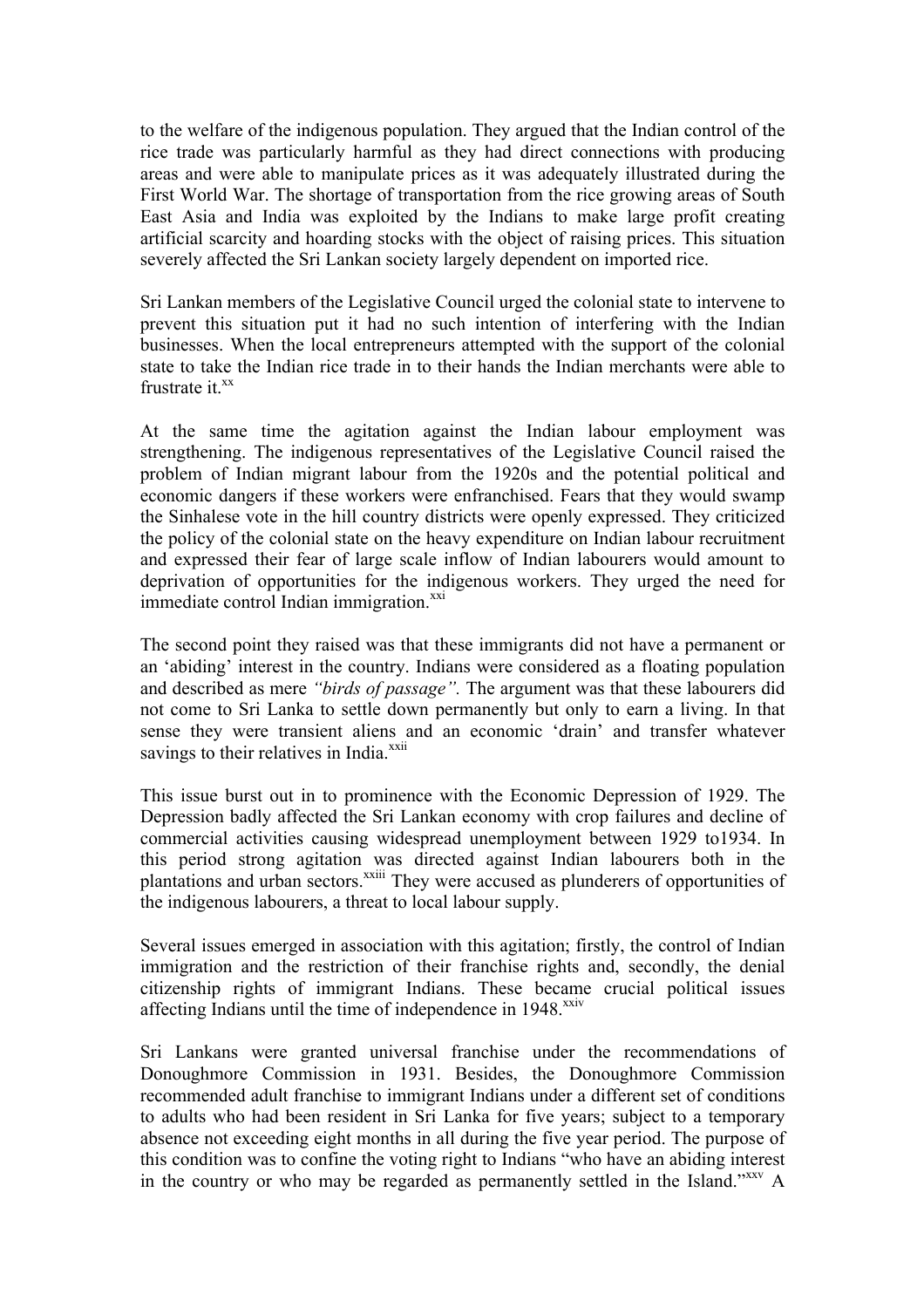strong agitation arose among the Sinhalese politicians against this recommendation of the Donoughmore Commission. The extension of the franchise to include plantation workers was bitterly opposed by the Ceylon National Congress. In order to prevent transitory Indians being enfranchised they altered the Donoughmore Commission recommendation on Indian franchise by adopting certain limitations. Under their new proposals persons who were not domiciled in Sri Lanka had either to satisfy a literacy and property qualification or obtain a 'certificate of permanent settlement'. Under these proposals domicile was made the standard test for franchise. Non domiciles could enjoy franchise right under two conditions; either by satisfying literacy or property qualifications or by submitting a certificate of permanent settlement.<sup>xxvi</sup>

These conditions affected mostly the illiterate Indian labour population. The inevitable effect of this was that a bulk of the Indian immigrant population was left disqualified from exercising the franchises, and was thereby excluded from the permanent population of the Island. Only the estate Kanganies and Indian traders were able to meet the prescribed property qualifications to be eligible for the vote. Therefore, these conditions did not severely affect the Indian business communities since they were able to satisfy both conditions. But specially nominated Indian representatives in the State Council recognized the disadvantage of reducing the numerical strength of Indian votes. Members who represented Indian interests in the Legislative Council strongly opposed these resolutions presented by the Sinhalese members. Since their numerical power in the legislature was not strong enough they were unable to make an impact on the final outcome.<sup>xxvii</sup>

The Sri Lankan politicians used several other policy measures for the purpose of controlling Indians. One was to control banking activities of Indian moneylenders by establishing a government bank to provide capital to indigenous entrepreneurs. The high demand for a national bank which could meet the credit needs of the Sri Lankans led to the appointment of the Ceylon Banking Commission in 1934.<sup>xxviii</sup> In the Depression period the existing European banks refused to accommodate Chettiar loans and they soon lost their credibility as credit agencies. Filling this gap the Bank of Ceylon which was established in 1939 on the recommendation of the Ceylon Banking Commission came to replace Chettiar credit agencies in the financial market.<sup>xxix</sup>

The other measure was to introduce an income tax bill aimed at stopping the capital expatriation of Indians as profit from the Sri Lankan economy. The colonial state introduced income tax to the Sri Lankan society in 1931 for the purpose of raising money to balance the 1931-1932 budget. In the period of the Depression, the expenditure had surpassed the estimated revenue. Sri Lankan members supported the introduction of income tax as it would prevent the drain of money out of the country by foreign investors specially Indians. This bill severely affected Indians businesses.<sup>xxx</sup>

At the time Sri Lanka was transformed from a colony to a nation with independence in 1948 the citizenship of the new state emerged as a crucial and controversial issue. In 1948, the indigenous political leaders of the new government brought two legislative enactments, $^{xxxx}$  to redefine the citizenship rights of a large population that entered to Sri Lanka during colonial rule. Under these enactments the Indian communities were faced with citizenship requirements that defined those with dual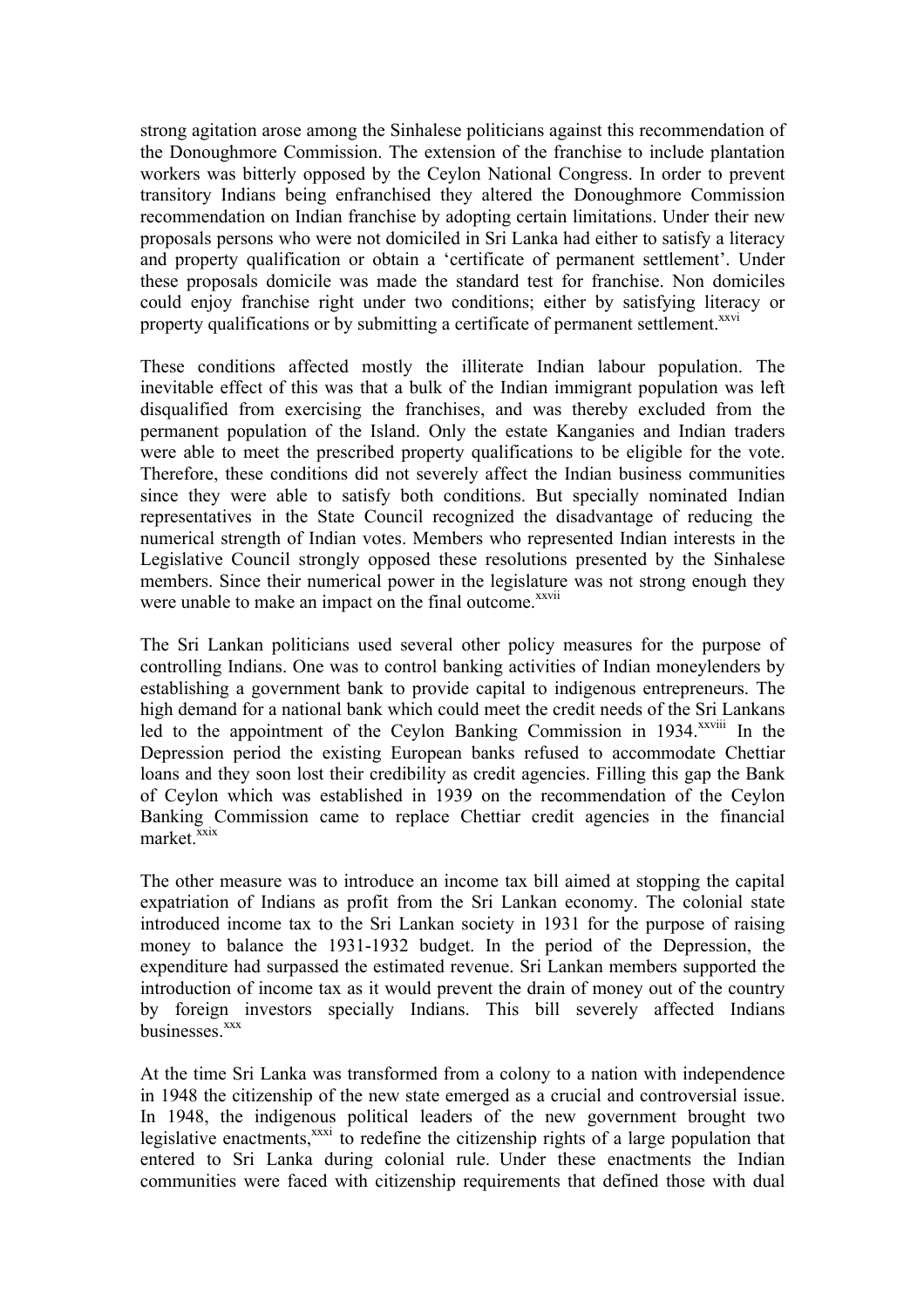domicile in Sri Lanka and India as aliens. They were pressurized to choose one country as their homeland and be bound by economic restrictions of the new state.

Out of 825,000 people of Indian origin who applied, 134, 000 were registered as citizens of Sri Lanka, under the Indian and Pakistani Residents (Citizenship) Act of 1949. This number was assimilated and given equal rights with the rest of the population.<sup>xxxii</sup>

The two groups of Indian communities were dealt with the citizenship problem in two different ways. The business communities had more economic power and political influence and were in a more advantageous position compared to Indian plantation labourers. But the latter were not entirely helpless as their role was crucial for the sustenance of the plantations, the mainstay of the economy, apart from their numerical strength in a democratic political system. Over and above these factors Indo-Sri Lanka relations played a vital role in determining the outcome of the citizenship issue. After Sri Lanka's independence many attempts were made by the two countries to find a solution to the controversy over the citizenship of Indians domiciled in Sri Lanka who could not qualify for Sri Lankan citizenship. The problem of 'stateless Indians' in Sri Lanka remained for decades a major issue between India and Sri Lanka<sup>xxxiii</sup>

This problem of integrating ethnic groups with an Indian origin into the new nation had ramifications in Sri Lankan domestic politics with had even greater implications. The Sri Lankan Tamil population in particular viewed the above legislation of the new Sri Lankan state with alarm. The issues of citizenship of those of Indian origin aggravated the relations between the majority Sinhalese and the Ceylon Tamil population. The latter viewed these developments as a warning it them and their demand for special safeguards for the minorities in the constitution became stronger. The demand for a federal constitution came to the forefront of Sri Lankan politics with this development. The failure to accommodate this demand for a federal arrangement eventually precipitated Tamil separatist politics.

 $\overline{a}$ 

<sup>i</sup> M.S. Gunarathne, *Role of Indian Bu siness Communities in the Sri Lankan Economy, 1833-1949*, Ph.D. thesis, Jawaharlal University, New Delhi, 2011, pp.194-195.<br><sup>ii</sup>Among the immigrants who were living in the Colombo Municipality in 1931, 74.91% were Indians.

L.J.B. Turner, *Report on the Census of Ceylon, 1931*, Vol.I, The Ceylon Government Press, Colombo, 1931, p.138.

iii Gunarathne, p.195.

<sup>&</sup>lt;sup>iv</sup> Gunarathne, p.169.<br><sup>v</sup> For more details see Gunarathne, chap.4.

 $\rm v^i$  P.V.J. Jayasekera, 'Plantations and underdevelopment of indigenous agriculture: The impact of the policies of the colonial state in Sri Lanka', *Paper presented to the 34th International Congress Asian and North African Studies*, 22-28 August 1993, pp.17,20-21; Gunarathne, pp.49-50.

viiIndian labour immigration to plantations in large numbers began at the end of the 1830s. About 3,000 immigrations arrived in 1839. About 50,000 annual arrivals were recorded in the period of 1840-1860. In the 1870s the peak yeas of coffee exports, it rose to about 100,000. By the 1880s permanently settled immigrant workers in Sri Lanka amounted to about 200,000. Donald R. Snodgrass, *Ceylon: An Export Economy in Transition*, Richard & Irwin, Illinois, 1966, pp.25,26; Satchi Ponnambalam, *Dependent Capitalism in Crisis; The Sri Lankan Economy 194801980*, Lake House Investments Ltd., 1980, p.7. viii Turner, *Report on the Census of Ceylon, 1931*, Vol.I, p.5; Ceylon Blue Book, 1929, p.S1. ix Ceylon Blue Book, 1929, p.S2.